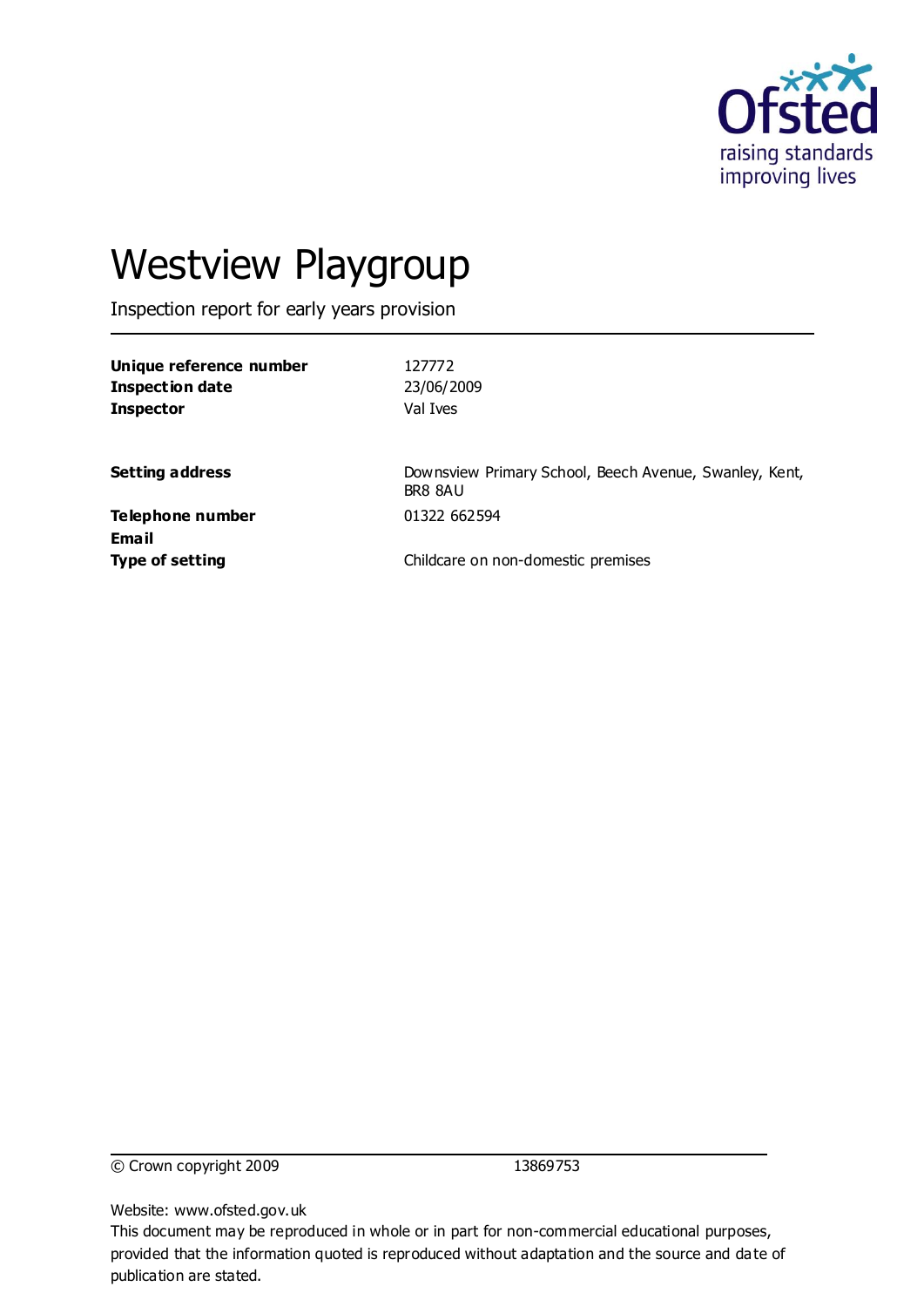#### **Introduction**

This inspection was carried out by Ofsted under Sections 49 and 50 of the Childcare Act 2006 on the quality and standards of the registered early years provision. 'Early years provision' refers to provision regulated by Ofsted for children from birth to 31 August following their fifth birthday (the early years age group). The registered person must ensure that this provision complies with the statutory framework for children's learning, development and welfare, known as the *Early* Years Foundation Stage.

The provider must provide a copy of this report to all parents with children at the setting where reasonably practicable. The provider must provide a copy of the report to any other person who asks for one, but may charge a fee for this service (The Childcare (Inspection) Regulations 2008 regulations 9 and 10).

The setting also makes provision for children older than the early years age group which is registered on the voluntary and/or compulsory part(s) of the Childcare Register. This report does not include an evaluation of that provision, but a comment about compliance with the requirements of the Childcare Register is included in Annex B.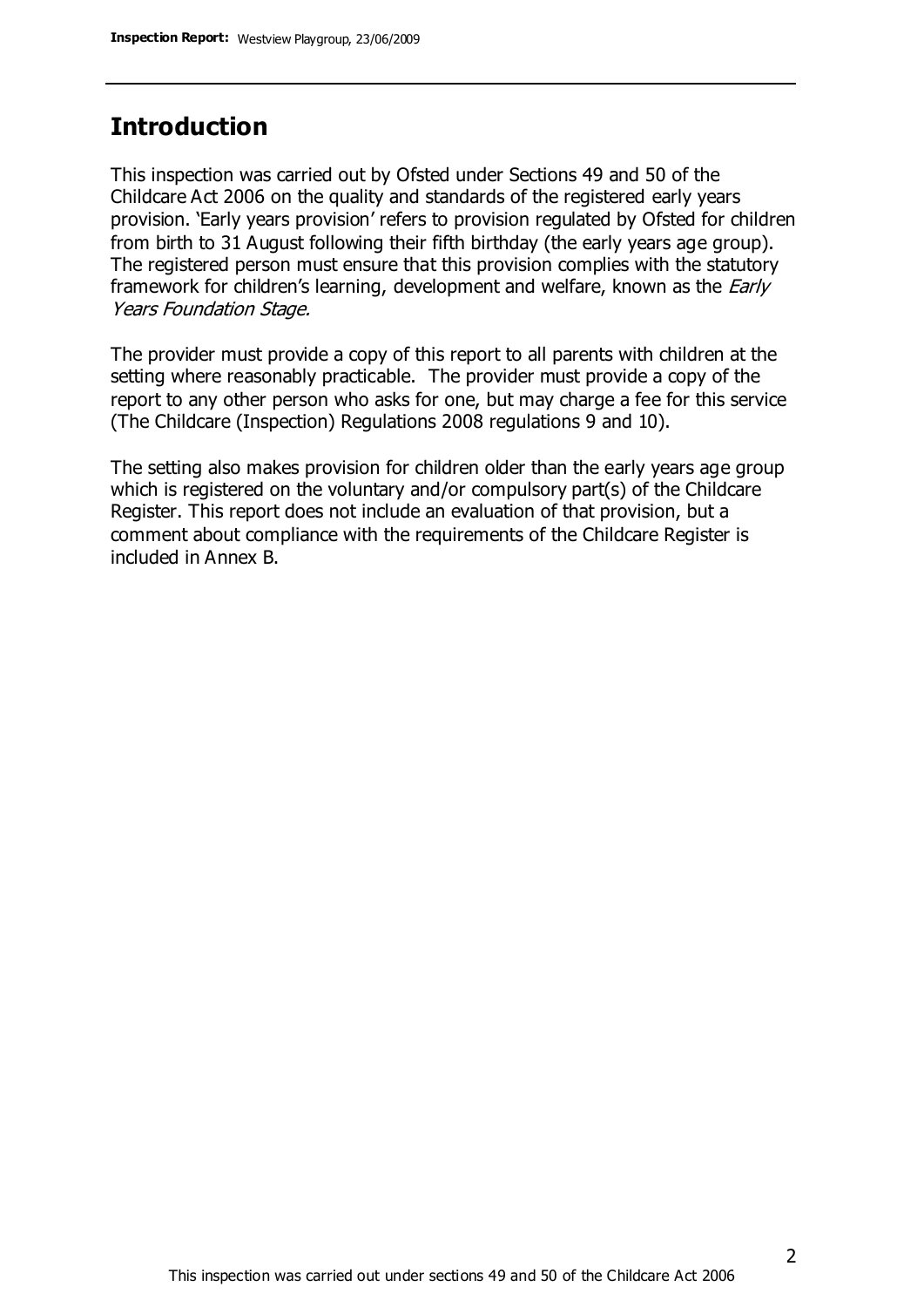# **Description of the setting**

Westview Playgroup opened in 1984. It operates from a classroom in the local primary school, in Swanley. There is level access to all areas. The setting is on the Early Years Register, and both the voluntary and compulsory parts of the Childcare Register. The playgroup serves the local area.

The setting is registered to care for a maximum of 24 children between the ages of two and five. There are currently 28 children from two to four years on roll. This includes 15 funded children. The setting currently supports two children who have English as an additional language and one child from a traveller background. There are currently no children with learning difficulties and/or disabilities.

The group opens five days a week during term time. Sessions are 09.00 to 12.00. In April 2009 a lunch club was introduced from 12.00 to 13.00 and afternoon sessions until 15.00. There are six members of staff working with the children, of which five have early years qualifications at National Vocational Qualification (NVQ) at level 3, with the other member of staff working towards this. A parent volunteer is working towards NVQ at level 2. The setting receives support from a variety of outside agencies including a teacher from the local authority.

## **Overall effectiveness of the early years provision**

Overall, the quality of the provision is good with some outstanding features. The setting has a strong commitment to improvement and continually seeks ways to enhance the provision in order to provide positive outcomes for children. Staff work very closely with each family in order to meet every child's individual needs and effectively support their learning. Children engage in a wide range of stimulating and challenging activities, As a result, children make good progress. Recommendations from the previous report have been fully addressed and the capacity to improve is good.

#### **What steps need to be taken to improve provision further?**

To further improve the early years provision the registered person should:

- seek further opportunities for staff training so that they continually enhance their skills
- provide older children with more challenge, so that they are well prepared for the next stage in their education

## **The leadership and management of the early years provision**

The Playgroup is run by a very dedicated manager and overseen by a management committee, which ensures its smooth day-to-day running. There are good policies, procedures and record systems, which underpin all areas of the Early Years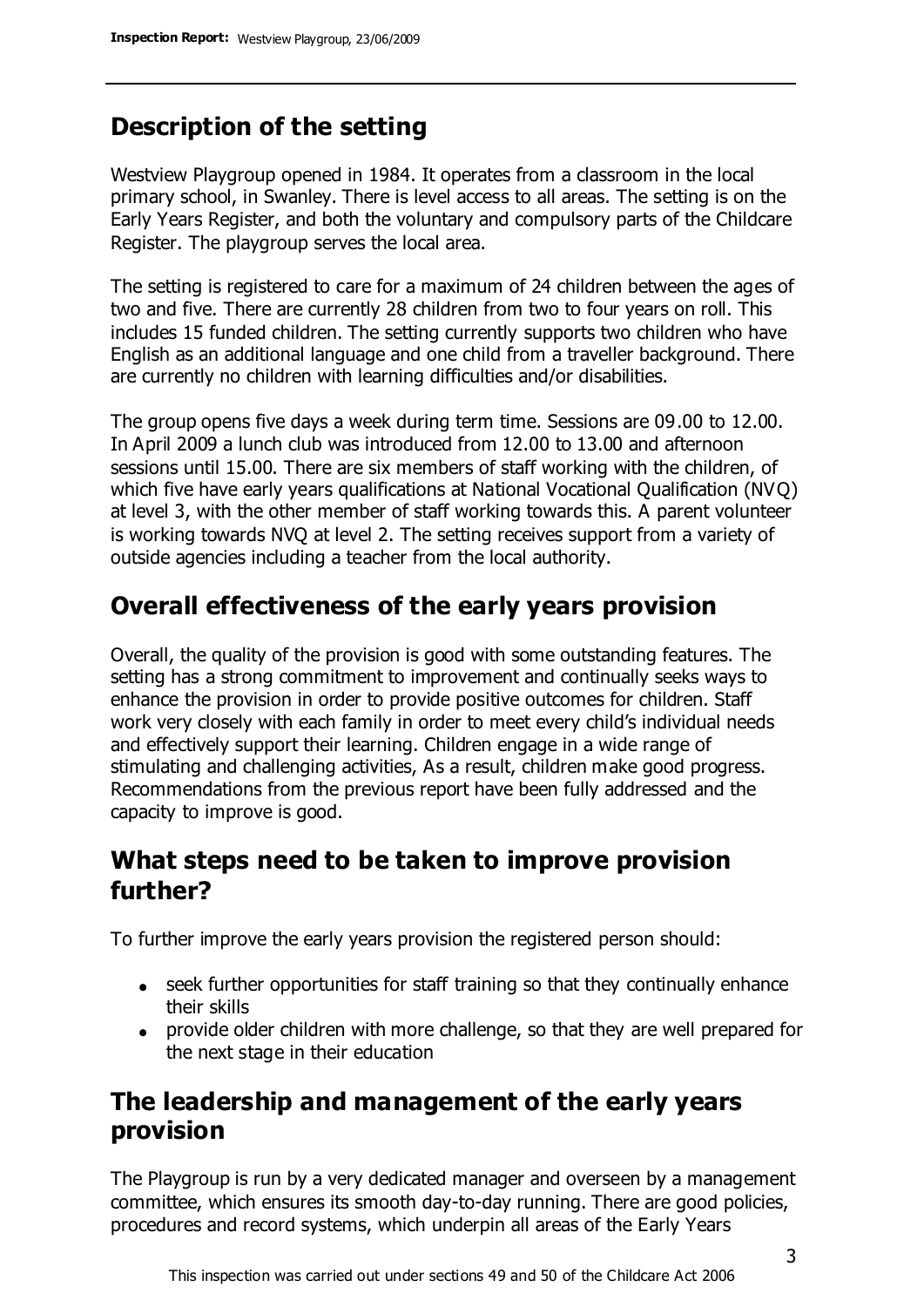Foundation Stage. The setting complies with the requirements of its registration on the voluntary and compulsory Childcare Registers. Whilst staff are keen to take part in continuing professional development, there have not been enough recent training opportunities for them to update their skills and knowledge.

Staff and parents work exceptionally well in partnership with one another. The staff recognise the importance of building good relationships with them. Carefully prepared observations and assessments are recorded in excellent individual books. These are helpfully shared with the parents. The purposeful parental letters of consents, the recording of accidents and necessary adjustments to the environment ensures that there is safety at all times. A website is accessible to parents and it includes photographs of the day's activities, together with policies, procedures and newsletters. This effectively reinforces the importance the playgroup places on close communication and partnership with them.

Parents are encouraged to share their knowledge of their children with the key workers, who use this information to help the children to make good progress in all areas. This is an improvement since the last inspection. Resources are well organised and readily accessible to all the children and give them the confidence to explore and learn through play. Good deployment ensures that children are well supervised and staff provide good support and reassurance for the children when it is needed. They join in with their play, skilfully ask questions to probe the children's understanding and help them to try harder.

The playgroup has recently worked hard to evaluate its practice. Careful consideration has been given to all aspects and areas for improvement have been usefully identified.

# **The quality and standards of the early years provision**

There are clear and effective policies and procedures in place to promote the children's health, well-being and safety. Their achievements and interests are carefully observed and assessed, and recorded in detailed learning profiles. The Key worker uses these assessments, together with photographs of the children at play, to identify the next steps in learning for each child.

The children have very good opportunities to develop a healthy lifestyle. The children enjoy fresh air through the daily access to a well equipped outdoor area where they use a good range of equipment, including wheeled toys, bikes and scooters to develop their large muscles. The children plant sunflowers and herbs, and fruit and vegetables in beautifully created tubs made from tyres. They keep useful records of them as they grow and plan to eat them when they mature. The children have access to the school's playing field, with opportunities to climb and balance on a 'Galleon', and the school hall, that helpfully supports their fitness and exercise programme. They also have good opportunities to enjoy a wide variety of outside activities, such as playing in the sandpit, with water, construction toys, games, chalkboard and painting. The children benefit from positive role models and enjoy interacting with the puppets and picture cards of 'Jack and the Beanstalk' with a member of staff. They listen with rapt attention and happily join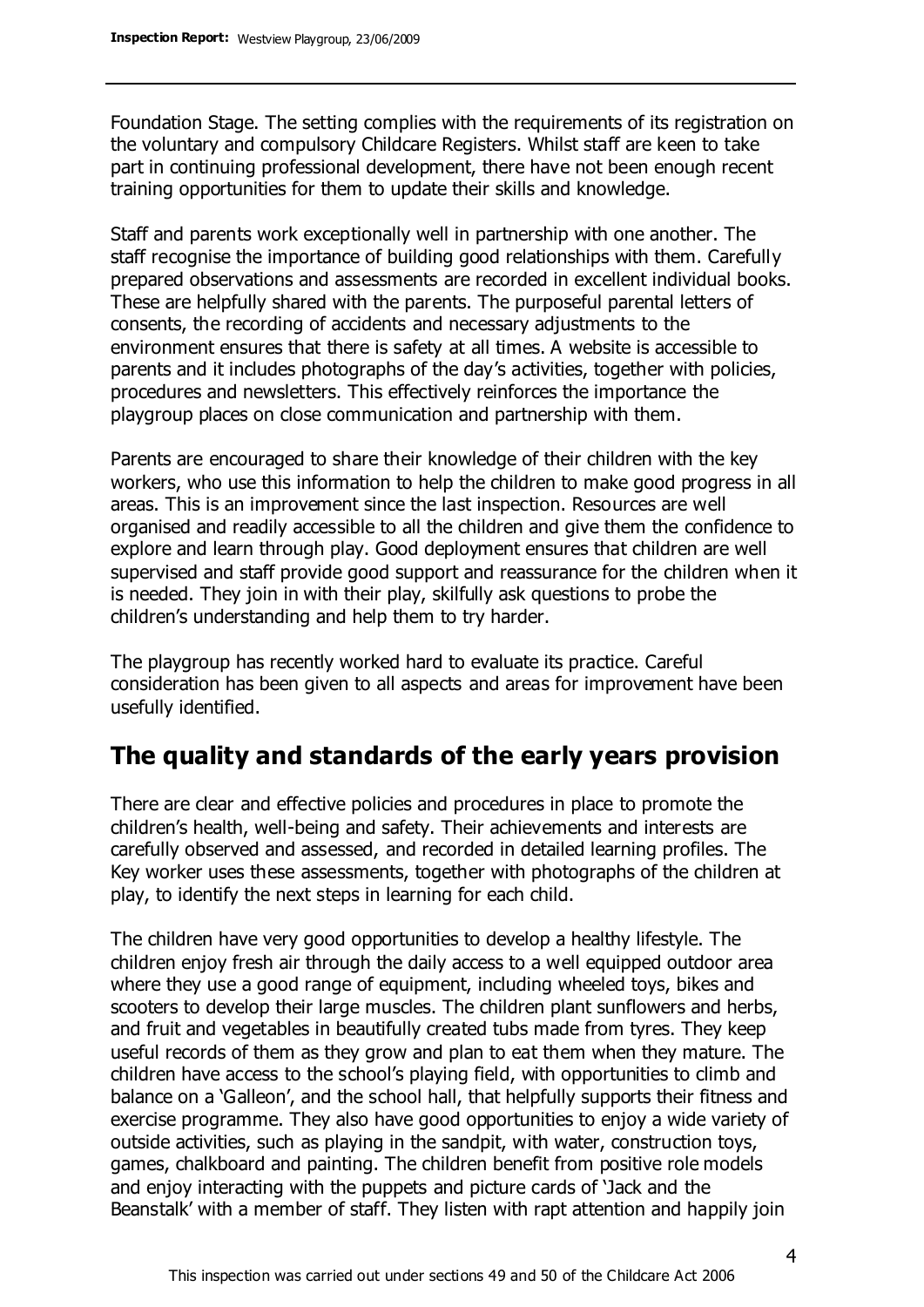in as the story is skilfully told.

Good, clear routines have been established to which the children make positive responses. Staff clearly explain boundaries, rules and limits. They are very aware of possible hazards in and outside the classroom and remain vigilant throughout the sessions. The children are developing a secure understanding of how to keep themselves safe. For example, they are expected to sit at a table as they eat their snacks and know that they must not run in the classroom. Good opportunities are provided for them to develop their independence. For example, the children selfregister as they enter the classroom, by taking their photograph and sticking it on a board. This is reinforced by a whole class registration, when the children are required to answer their names as they sit expectantly in a circle.

Because of the arrangements for assigning children of mixed ages to the key workers, older children are not always challenged enough to ensure they are well prepared for the next stage in their Early Years Foundation Stage education. However, effective links with the adjoining primary school help ease the transition.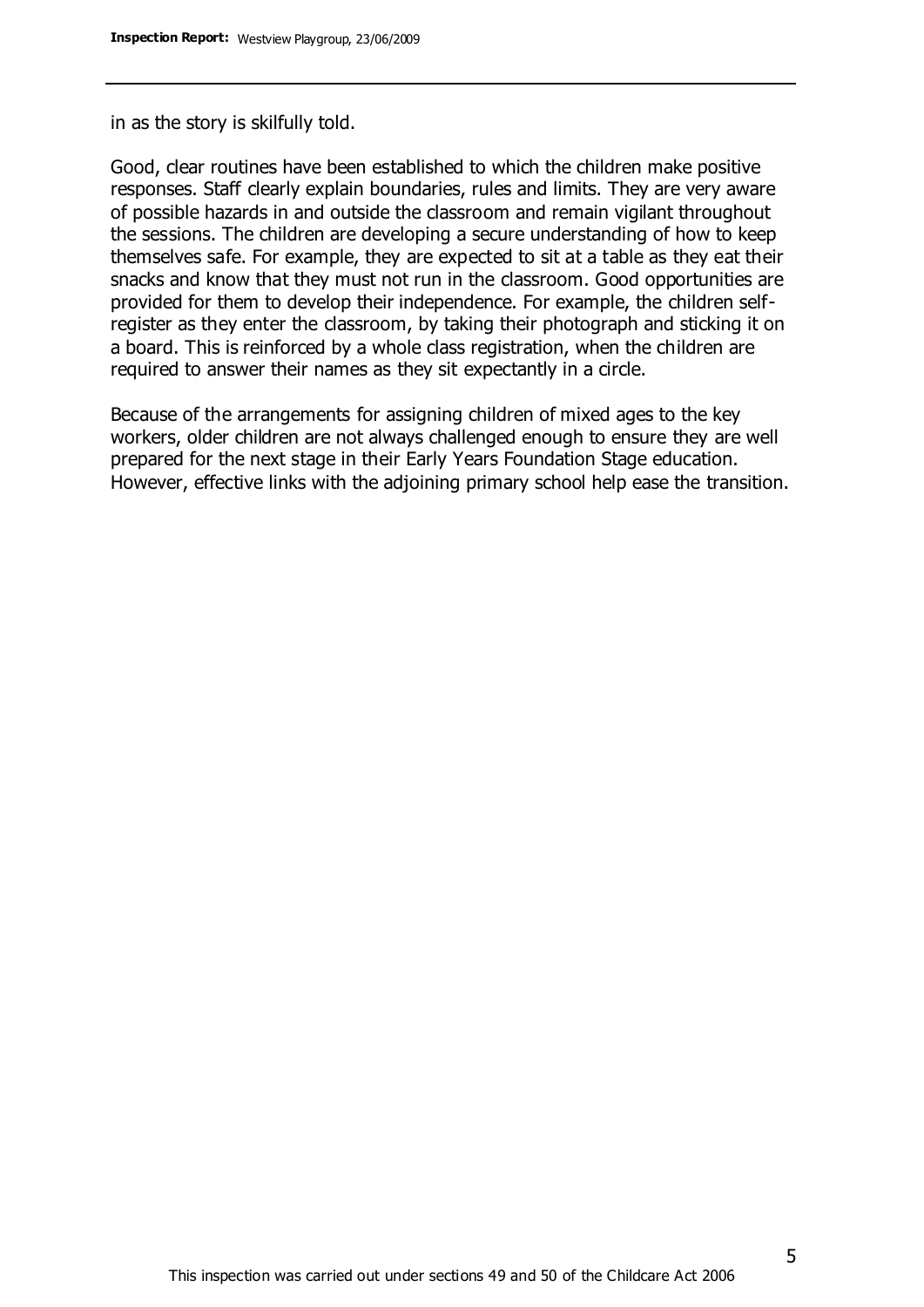# **Annex A: record of inspection judgements**

#### **The key inspection judgements and what they mean**

Grade 1 is Outstanding: this aspect of the provision is of exceptionally high quality Grade 2 is Good: this aspect of the provision is strong Grade 3 is Satisfactory: this aspect of the provision is sound Grade 4 is Inadequate: this aspect of the provision is not good enough

#### **Overall effectiveness**

| How effective is the provision in meeting the needs<br>of children in the Early Years Foundation Stage? |  |
|---------------------------------------------------------------------------------------------------------|--|
| How well does the provision promote inclusive practice?                                                 |  |
| The capacity of the provision to maintain continuous                                                    |  |
| improvement.                                                                                            |  |

#### **Leadership and management**

| How effectively is provision in the Early Years               |  |
|---------------------------------------------------------------|--|
| <b>Foundation Stage led and managed?</b>                      |  |
| How effective is the setting's self-evaluation, including the |  |
| steps taken to promote improvement?                           |  |
| How well does the setting work in partnership with parents    |  |
| and others?                                                   |  |
| How well are children safequarded?                            |  |

#### **Quality and standards**

| How effectively are children in the Early Years<br><b>Foundation Stage helped to learn and develop?</b> |   |
|---------------------------------------------------------------------------------------------------------|---|
| How effectively is the welfare of children in the Early                                                 | ר |
| <b>Years Foundation Stage promoted?</b>                                                                 |   |
| How well are children helped to stay safe?                                                              |   |
| How well are children helped to be healthy?                                                             |   |
| How well are children helped to enjoy and achieve?                                                      |   |
| How well are children helped to make a positive                                                         | 2 |
| contribution?                                                                                           |   |
| How well are children helped develop skills that will                                                   |   |
| contribute to their future economic well-being?                                                         |   |

Any complaints about the inspection or report should be made following the procedures set out in the guidance available from Ofsted's website: www.ofsted.gov.uk